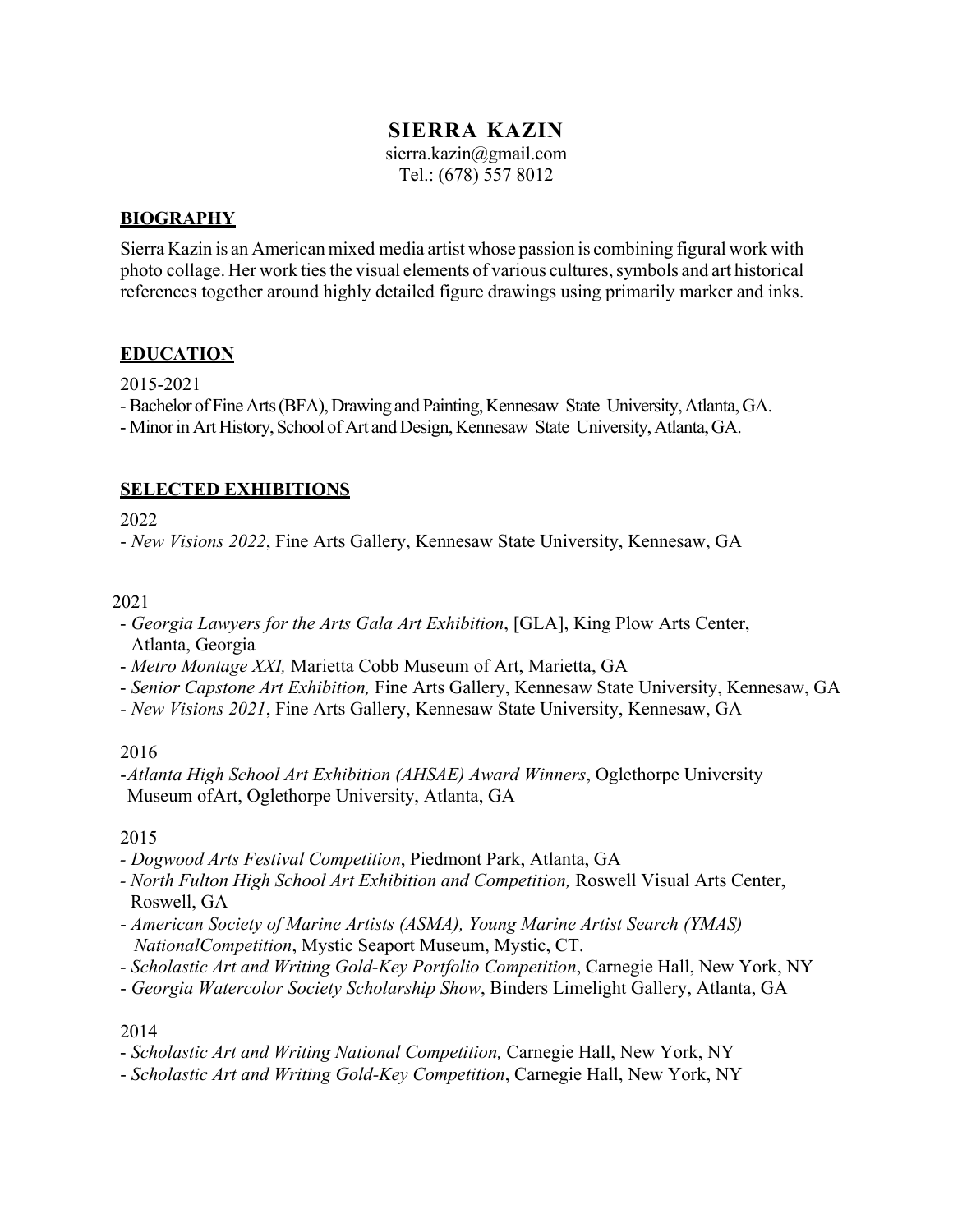2013

*- North Fulton High School Art Exhibition and Competition,* Roswell Visual Arts Center, Roswell, GA

# **HONORS, AWARDS, AND FELLOWSHIPS**

- *School of Art and Design Curator's Choice Award*, New Vision's 2022; Annual juried student art exhibition, Kennesaw State University, 2022
- *School of Art and Design Director's Choice Award*, New Vision's 2021; Annual juried student art exhibition, Kennesaw State University, 2021
- *Full academic scholarship*, Watkins College of Art, Design & Film, 2015
- *Best in Show*, Marker & Acrylic, Dogwood Arts Festival Competition, 2015
- -*Best in Show*, Marker & Acrylic, North Fulton High School Art Exhibition and Competition,Roswell, GA, 2015
- *Honorable Mention*—National, Watercolor, American Society of Marine Artists, 2015
- *Third Place*, Georgia Watercolor Society, 2015
- *Gold Key-Portfolio*, Scholastic Art and Writing Competition, 2015
- *Silver National Medal*, Watercolor, Scholastic Art and Writing Competition, 2014
- *Gold Key*, Watercolor, Scholastic Art and Writing Competition, 2014

-"Jan Gibbons Award", Watercolor, North Fulton High School Art Exhibition and Competition,Roswell, GA, 2015

## **MEMBERSHIP IN PROFESSIONAL ORGANIZATIONS**

-High Museum of Art (inactive)

-Museum of Contemporary Art of Georgia (inactive)

# **PUBLICATIONS / BIBLIOGRAPHY**

(Reviews/Articles/Catalogues/Interviews written about the artist)

McDonald, Shane. School of Art and Design (Illustration). Instagram: ksuschoolofartanddesign,Kennesaw State University, Kennesaw, GA. (Accessed on March 8, 2021) Link: https://www.instagram.com/p/CL9fnrqF69O/

McDonald, Shane. School of Art and Design (Illustration). Instagram: ksuschoolofartanddesign,Kennesaw State University, Kennesaw, GA. (Accessed on March 8, 2021) Link: https://www.instagram.com/p/CL7pwYnlzDu/

Thomas, Elizabeth. *New Visions 2021,* Zuckerman Museum of Art (website). Kennesaw StateUniversity, Kennesaw, GA. (Accessed February 3, 2021). Link: https://arts.kennesaw.edu/zuckerman/fineartsgallery/current-exhibitions.php

McDonald, Shane. School of Art and Design (Illustration). Instagram: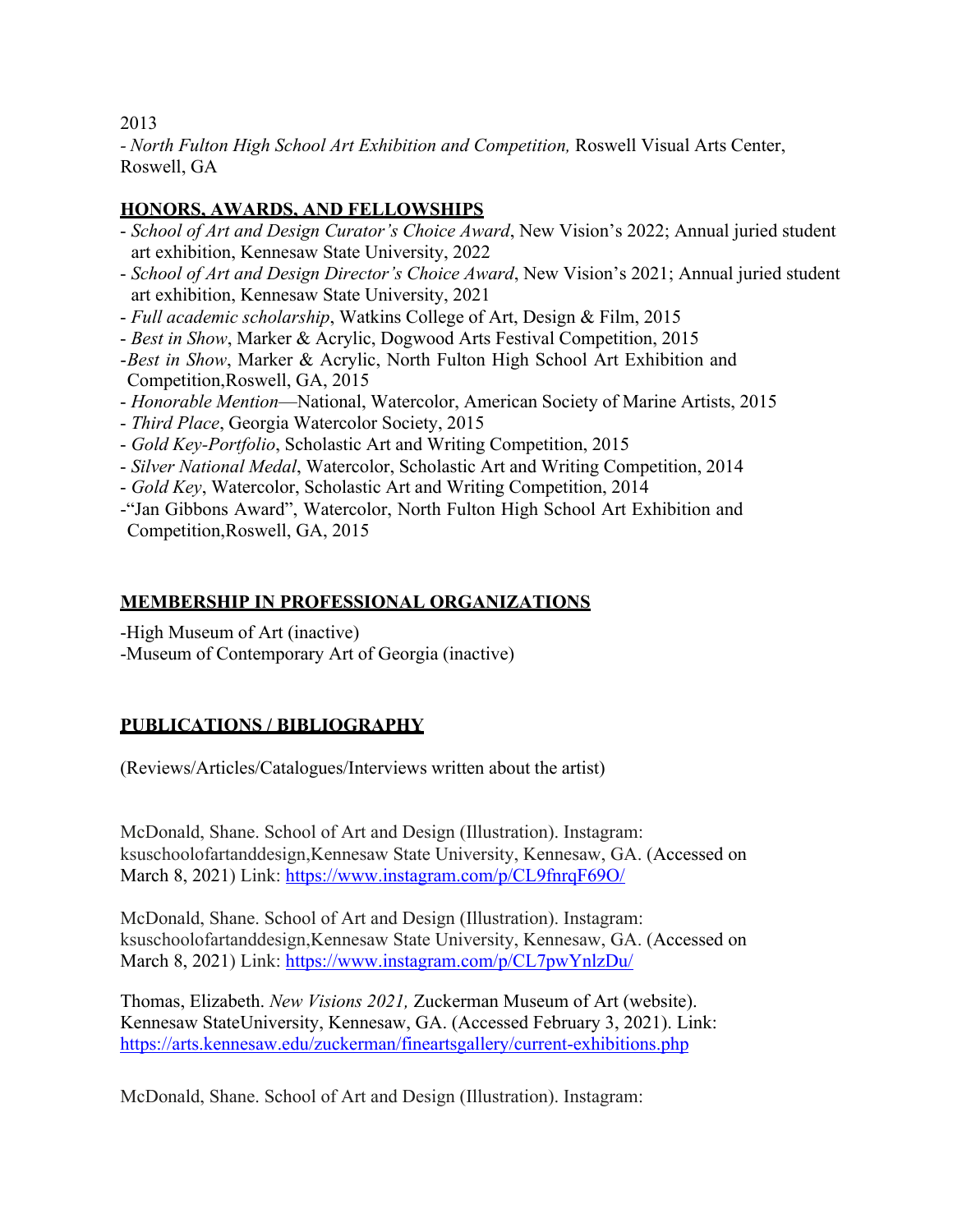ksuschoolofartanddesign,Kennesaw State University, Kennesaw, GA. (Accessed on February 3, 2021) Link: https://www.instagram.com/ksuschoolofartanddesign/

DuBose, David. *Atlanta High School Art Exhibition Winners*, Gwinnett County Public Schools Fine Arts (website). Gwinnett County Public Schools, Gwinnett, GA. (Accessed on February 3,2021). Link: http://www.gwinnett.k12.ga.us/FineArts/visualart.html

Lovell, Bonnie. *Johns Creek High School Visual Art*, Johns Creek High School (website), JohnsCreek, GA. (Accessed on February 3, 2021) Link: https://lovellb6.wixsite.com/johnscreekhs- art/awards

Peterson, Elizabeth. *2016 Atlanta High School Art Exhibition (AHSAE) Award Winners*. Oglethorpe University Museum of Art (website). Oglethorpe University, Atlanta, GA. (AccessedFebruary 3, 2021) Link: https://museum.oglethorpe.edu/exhibitions/2016 atlanta-high-school- art-exhibition-ahsae-award-winners/

Anderson, Erika. *Young Artists to be Honored in New York*. The Georgia Bulletin (website),Atlanta, GA. (Accessed on February 3, 2021) Link: https://georgiabulletin.org/news/2014/05/young-artists-honored-new-york/

Sandell, Val. *3rd National YMAS Competition Award Winners 2015*, American Society ofMarine Artists (website), Gainesville, GA. (Accessed on February 3, 2021). Link:

https://americansocietyofmarineartists.com/Resources/Documents/YMAS%20201 5.pdf

Nicholson, Daryl. *Bright Stars: 2015 GWS High School Seniors Scholarship Show*, GeorgiaWatercolor Society (website), Atlanta, GA. (Accessed on February 3, 2021). Link: https://georgiawatercolorsociety.com/wpcontent/uploads/2015/05/Spring-2015.pdf

Durbin, Joan. *Young At Heart*, Johns Creek Neighbor, Johns Creek, GA. January 16, 2013, Vol.42 No. 3

### **PRESENTATIONS**

*Acrylic Pouring Workshop*. 2019 Studio 23 Atlanta, Art Instruction for Large Company Event, Atlanta, GA. This workshop was conducted to teach 12 technology professionals acrylic pouringtechniques and team building.

*Landscape Painting and Alcohol Ink Techniques*. 2020 Studio 23 Atlanta, Private Women's Event, Atlanta, GA. This workshop was organized to demonstrate and teach various painting techniques to 25 female participants. Each exercised acquired skills to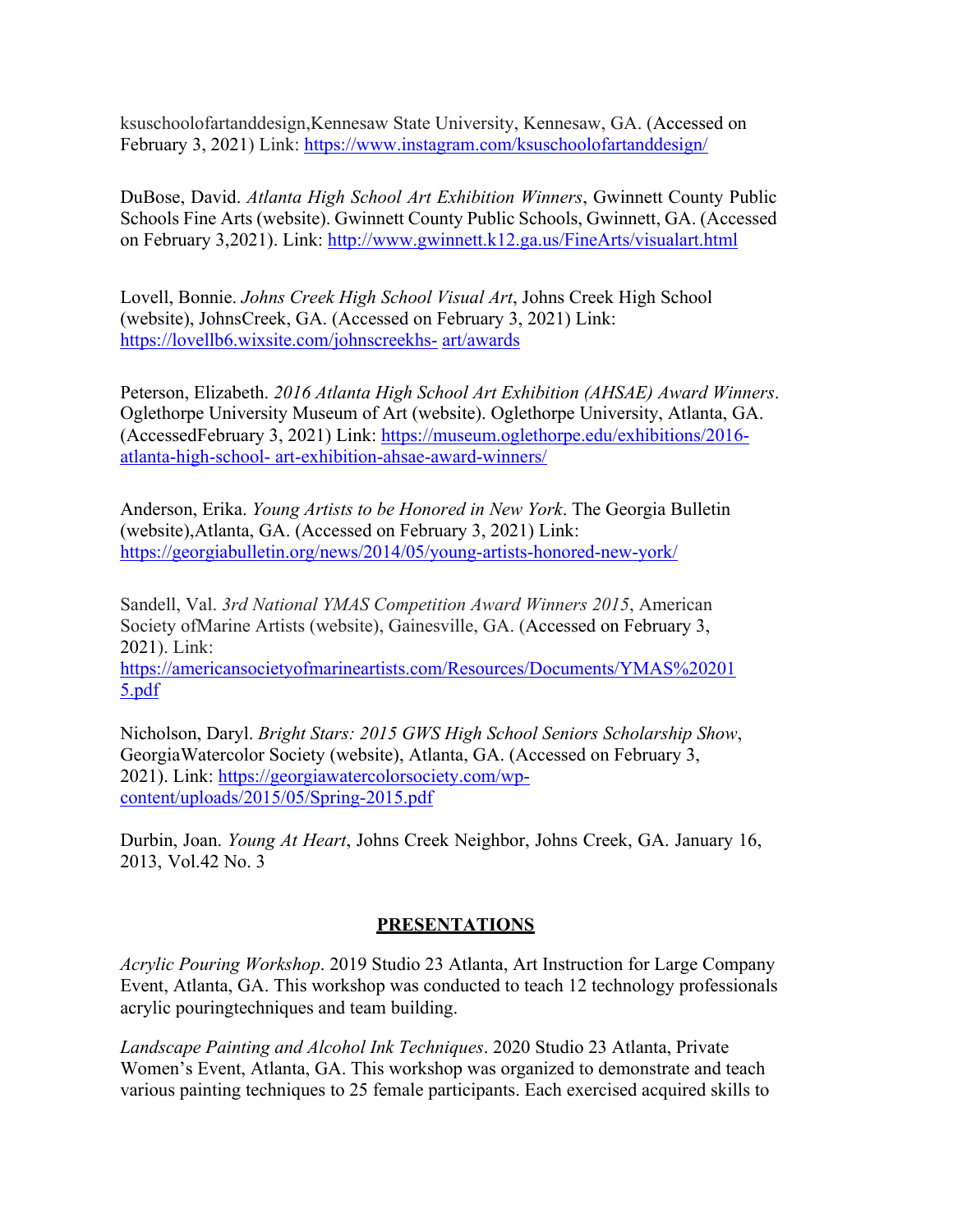produce their own original artwork.

*Mixed Media Visions*. 2020 Studio 23 Atlanta, Private Women's Event, Atlanta, GA. This workshop was organized to demonstrate and teach various multimedia techniques to 15 femaleparticipants. Each explored using watercolor, textiles, and ink on canvas to produce their own original artwork to reflect their views of the world around them.

#### **PROFESSIONAL DEVELOPMENT**

Art Career Mentoring Service (ACMS) Intern for Professor Robert Sherer, School of Art and Design Kennesaw State University. The Art Career Mentoring Service (ACMS) is an academic service committee within the Department of Visual Arts at Kennesaw State University. Responsibilities as an ACMS intern included conceptualizing and constructing exhibition prospecti, compiling, editing and synthesizing information from the prospecti of others, discovering and pursuing leads for art opportunities and future exhibitions, researching publications, websites for opportunities. The overall mission of the service is to provide KSU artists exclusively with a career advantage over the competition in the Atlanta art scene.

Exhibition Organizer/Curator, Phoenix and Dragon, *Arcana*. My duties included: Writing press release, conceptualize the exhibition, solicit artists, jurying artworks

Art Instructor, Studio 23 Atlanta. An independent art school/studio that offers a wide range of Fine Art classes and workshops for toddlers, children, adults, and youth, and young adults with special needs are able to learn and explore through small-sized classes. While working as an instructor and being afull-time Kennesaw State student, I have been able to plan and create art projects for people of all ages to enjoy and appreciate. During my time here, my passion for art history has shaped my lesson planning and teaching and has allowed me to present to diverse public groups. 2019-2021.Link: https://www.studio23atlanta.com/staff

Typography, School of Art and Design Kennesaw State University. Beyond my degree curriculum I wanted to expand my skillset beyond traditional artmaking and learn typographic design and graphic design. The course challenged me to make various publication layouts, poster designs, and advertisements by using Adobe applications such as InDesign, Illustrator and photoshop. 2021-2022.

Adobe Certified Associate Certificate. Kennesaw State University. Beyond my degree curriculum I am seeking to enhance my proficiency in five of Adobe's most often-us programs: Dreamweaver, Illustrator, Photoshop, InDesign, and Animate (formerly Flash). Expected completion: Spring 2022.

Certified Picture Framer® Certification, Professional Picture Framer Association. Seekingadditional proficiency beyond canvas stretching I learned at Kennesaw State University.

Expected completion: Spring 2022.